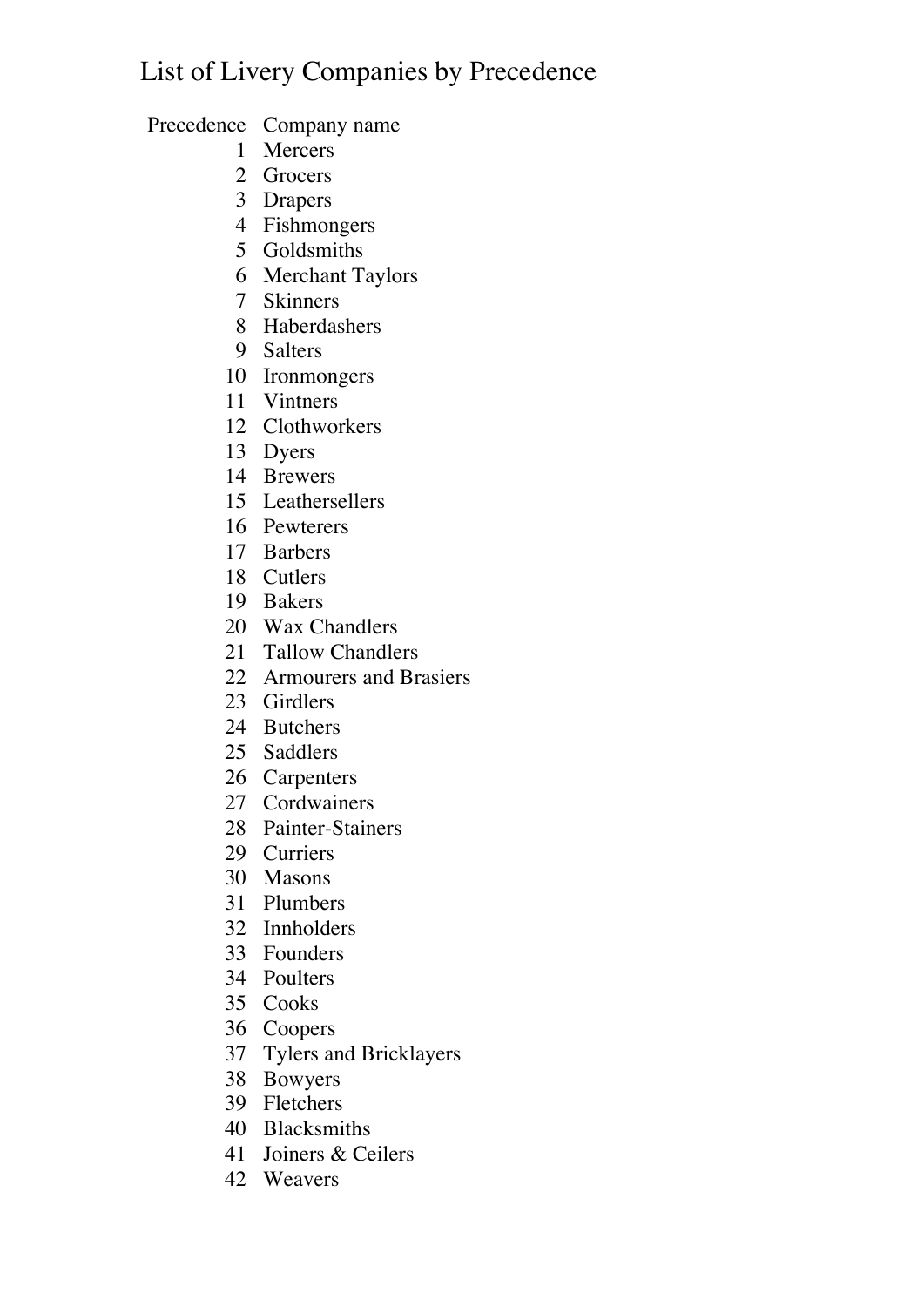## List of Livery Companies by Precedence

- Woolmen
- Scriveners
- Fruiterers
- Plaisterers
- Stationers and Newspaper Makers
- Broderers
- Upholders
- Musicians
- Turners
- Basketmakers
- Glaziers
- Horners
- Farriers
- Paviors
- Loriners
- Apothecaries
- Shipwrights
- Spectacle Makers
- Clockmakers
- Glovers
- Feltmakers
- Framework Knitters
- Needlemakers
- Gardeners
- Tin Plate Workers
- Wheelwrights
- Distillers
- Pattenmakers
- Glass Sellers
- Coachmakers
- Gunmakers
- Gold and Silver Wyre Drawers
- Makers of Playing Cards
- Fan Makers
- Carmen
- Master Mariners
- Solicitors
- Farmers
- Air Pilots
- Tobacco Pipe Makers
- Furniture Makers
- Scientific Instrument Makers
- Chartered Surveyors